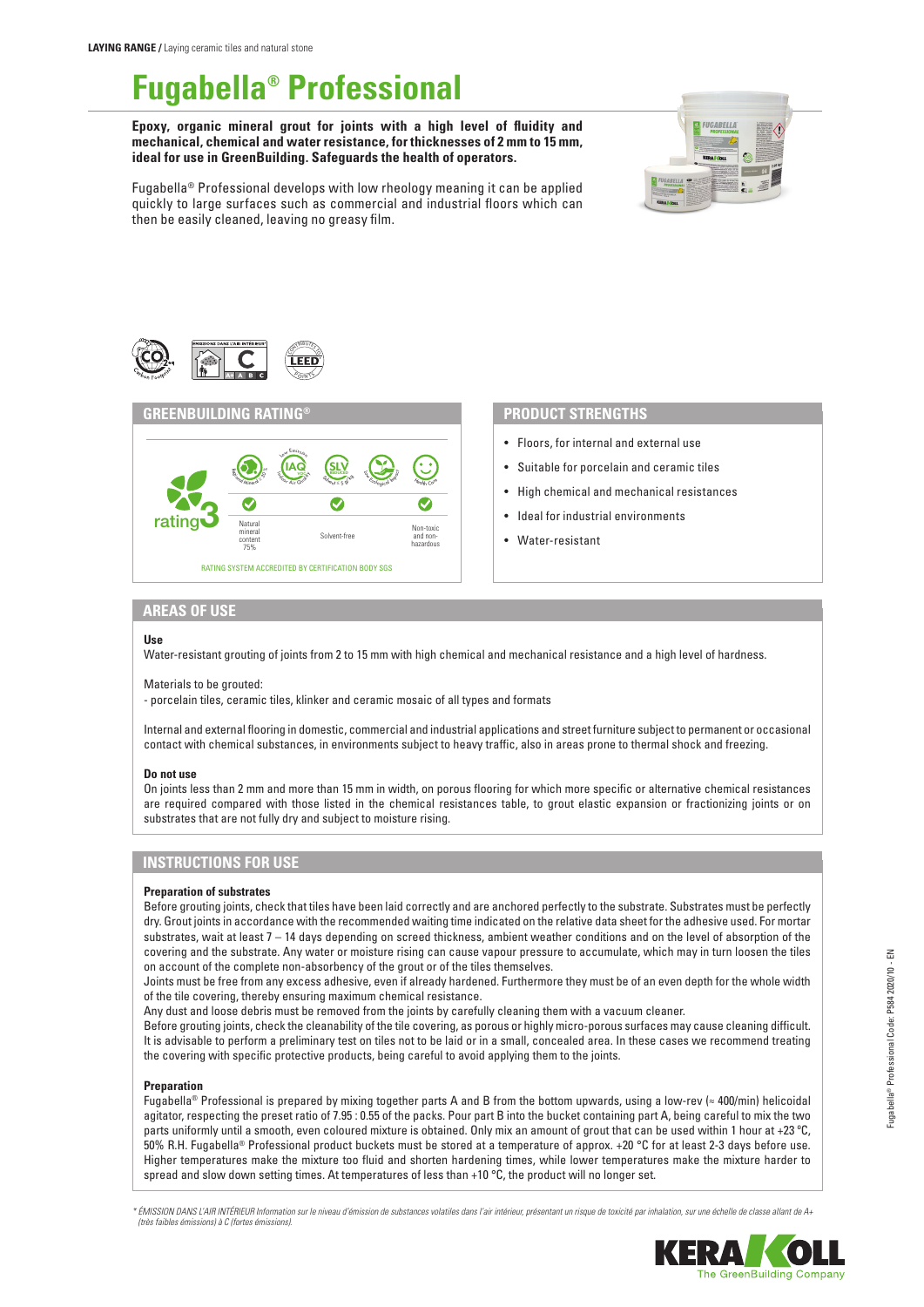# **INSTRUCTIONS FOR USE**

#### **Application**

Evenly apply Fugabella® Professional with a spreader or a hard rubber spreader. Proceed with grouting, making sure to completely fill the joint. Remove the excess before the product has hardened, always working diagonally with the tool to avoid material coming out from the joint.

#### **Cleaning**

Right after this, start to clean up the tile surface. On completion, clean the surface using a rigid, thick, large-sized sponge damped in clean water to avoid removing grout from the joints. Use circular movements to soften the film of grout on the tiles and finish cleaning the joint surface. Specific high-dispersion polymers ensure all grout residues are removed using only a small amount of water. The use of an excessive amount of water when cleaning would impair the final chemical resistances. It is important to rinse frequently and make sure clean water is used at all times, using appropriate trays and grills with cleaning rollers (wash-boy). If necessary, replace the sponge or felt cleaning pad when saturated with grout. Final cleaning should be done, by sponge applied in a diagonal directions to avoid material coming out from the joints. Wipe the cleaned surface again with a dry cloth to make sure it is completely clean and there are no streaks of resin remaining. Any remaining grout streaks can be removed before they harden with a 10/20% water-alcohol solution. Residual traces of grout can be removed from tools with water before the product has hardened.

# **SPECIAL NOTES**

Fugabella® Professional can be used on walls to grout joints of between 2 and 5 mm.

When using Fugabella<sup>®</sup> Professional to grout joints in large surface areas, use suitable electrical equipment to increase application speed and cleaning times. In particular, a mechanical buffer with hard felt disk will make cleaning easier and faster, ensuring a perfect finish at the same time.

Residual traces of hardened grout on non-absorbent tile coverings can be removed by applying the solvent gel Keragel, following the instructions for use.

Fugabella® Professional has a lower elastic modulus than cementitious grouts with added elastomeric latex or than Fugabella® Eco Flex. As a result, elastic, fractionizing and expansion joints can be created in smaller tilework coverings.

# **ABSTRACT**

*High chemical and mechanical resistance grouting of ceramic and porcelain tiles, marble and natural stone is carried out using epoxy, organic mineral grout with a high level of fluidity and water resistance, for joint thicknesses of 2 mm to 15 mm, GreenBuilding Rating® 3, such as Fugabella® Professional by Kerakoll Spa. Joints must be dry and free from traces of adhesive and loose debris. Use a spreader or hard rubber float to apply the grout and suitable sponges and clean water to clean joints on completion. Joints of \_\_\_\_ mm width and tiles \_\_\_\_ x \_\_\_\_ cm in size will give an average coverage of approx. \_\_\_\_ kg/m2 . Existing elastic expansion and fractionizing joints must be respected.*

# **TECHNICAL DATA COMPLIANT WITH KERAKOLL QUALITY STANDARD**

| Appearance                             | part A coloured paste / part B straw-coloured liquid                                         |  |  |
|----------------------------------------|----------------------------------------------------------------------------------------------|--|--|
| Specific weight                        | part A $\approx$ 1.78 kg/dm <sup>3</sup> / part B $\approx$ 1.00 kg/dm <sup>3</sup><br>UEAtc |  |  |
| Mineralogical nature of inert material | silicate - crystalline (part A)                                                              |  |  |
| <b>Chemical nature</b>                 | epoxy resin                                                                                  |  |  |
| Grading                                | $\approx 0-800$ µm                                                                           |  |  |
| Shelf life                             | $\approx$ 12 months in the original packaging                                                |  |  |
| Warning                                | protect from frost and avoid direct exposure to sunlight and sources of heat                 |  |  |
| Pack                                   | part A: 7.95 kg bucket / part B: 0.55 kg bottle                                              |  |  |
| Mixing ratio                           | part A : part B = $7.95 : 0.55$                                                              |  |  |
| Specific weight of the mixture         | $\approx$ 1.52 kg/dm <sup>3</sup>                                                            |  |  |
| Viscosity                              | $\approx$ 250,000 mPa $\cdot$ s, rotor 93 RPM 4<br><b>Brookfield method</b>                  |  |  |
| Pot life at +23 °C                     | $>1$ hr                                                                                      |  |  |
| Temperature range for application      | from +10 $\degree$ C to +30 $\degree$ C                                                      |  |  |
| Width of joints                        | from 2 to 15 mm                                                                              |  |  |
| Foot traffic                           | $\approx$ 24 hrs                                                                             |  |  |
| Grouting after laying:                 |                                                                                              |  |  |
| - with adhesive                        | see characteristics of adhesive                                                              |  |  |
| - mortar                               | $\approx$ 7 – 14 days                                                                        |  |  |
| Interval before normal use             | $\approx$ 3 days mechanical resistance / $\approx$ 4 days chemical resistance                |  |  |
| Coverage                               | see Coverage table                                                                           |  |  |

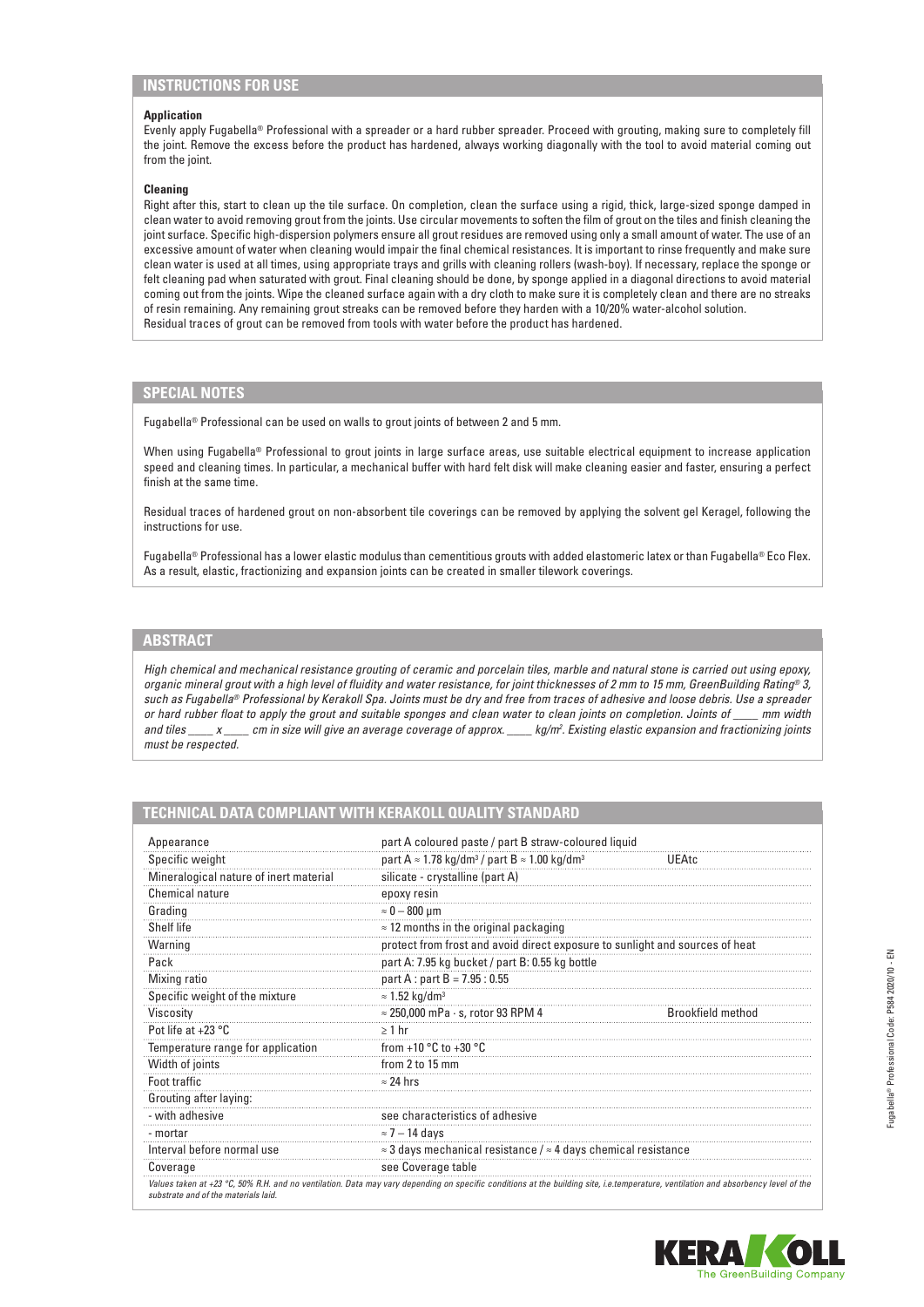| <b>COVERAGE TABLE</b> |                 |                  |                          |                  |                |                 |
|-----------------------|-----------------|------------------|--------------------------|------------------|----------------|-----------------|
|                       | Format          | <b>Thickness</b> | $grammes/m2$ joint width |                  |                |                 |
|                       |                 |                  | $1 \text{ mm}$           | $2 \, \text{mm}$ | $5 \text{ mm}$ | $10 \text{ mm}$ |
| <b>Tiles</b>          | $30\times60$ cm | 4 mm             | $\approx 35$             | $\approx$ 70     | $\approx$ 175  | $\approx 350$   |
| Marble                | $60x60$ cm      | 4 mm             | $\approx 25$             | $\approx 50$     | $\approx$ 125  | $\approx 250$   |
|                       | 20x20 cm        | 8 mm             | $\approx$ 145            | $\approx 290$    | $\approx$ 725  | $\approx$ 1450  |
|                       | 30x30 cm        | 9 <sub>mm</sub>  | $\approx$ 110            | $\approx 220$    | $\approx 550$  | $\approx$ 1100  |
|                       | 40x40 cm        | $10 \text{ mm}$  | $\approx 90$             | $\approx$ 180    | $\approx 450$  | $\approx 900$   |
|                       | 30x60 cm        | $10 \text{ mm}$  | $\approx 95$             | $\approx$ 170    | $\approx 475$  | $\approx 950$   |
|                       | $60x60$ cm      | $10 \text{ mm}$  | $\approx 65$             | $\approx$ 130    | $\approx 325$  | $\approx 650$   |
|                       | 20x20 cm        | $14 \text{ mm}$  | $\approx 255$            | $\approx 510$    | $\approx$ 1275 | $\approx 2550$  |
|                       | 30x30 cm        | $14 \text{ mm}$  | $\approx 170$            | $\approx 340$    | $\approx 850$  | $\approx$ 1700  |
| Klinker               | 12.5x24.5 cm    | $12 \text{ mm}$  | $\approx 265$            | $\approx 530$    | $\approx$ 1325 | $\approx 2650$  |

| <b>HIGH-TECH</b>                   |                                                                                                                                    |                   |
|------------------------------------|------------------------------------------------------------------------------------------------------------------------------------|-------------------|
| Static modulus of elasticity       | $< 1050$ N/mm <sup>2</sup>                                                                                                         |                   |
| Flexural strength after 28 days    | $\geq$ 30 N/mm <sup>2</sup>                                                                                                        | <b>FN 12808-3</b> |
| Compressive strength after 28 days | $\geq$ 45 N/mm <sup>2</sup>                                                                                                        | 28U8-3            |
| Resistance to abrasion             | $< 200$ mm <sup>3</sup>                                                                                                            | FN 12808-2        |
| Water absorption after 240 min.    | $\leq 0.1$ a                                                                                                                       |                   |
| Chemical resistance                | see chemical resistance table                                                                                                      |                   |
| cation temperature range.          | from -40 °C to +110 °C                                                                                                             |                   |
|                                    | Values taken at +23 $\degree$ C, 50% R.H. and no ventilation. Data may vary depending on specific conditions at the building site. |                   |

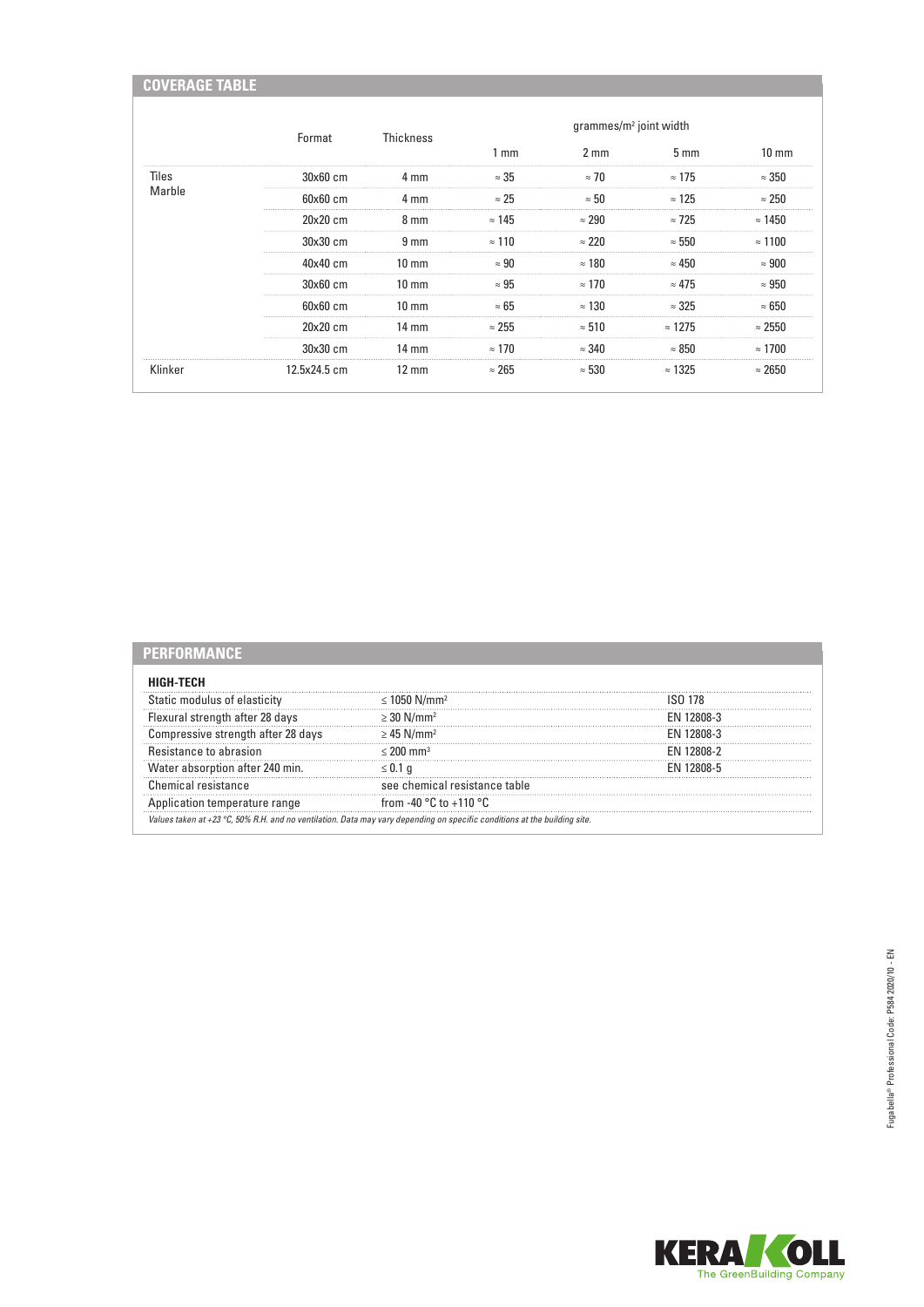| <b>CHEMICAL RESISTANCE</b> |               |                                     |                           |
|----------------------------|---------------|-------------------------------------|---------------------------|
| <b>Acids</b>               | Concentration | Permanent contact                   | Occasional contact        |
| Acetic                     | 2.5%          |                                     | $\bullet \bullet \bullet$ |
|                            | 5%            | $\bullet$                           | $\bullet\bullet\bullet$   |
|                            | 10%           | ä                                   | ٠                         |
| Hydrochloric               | 37%           | $\bullet\bullet\bullet$             | $\bullet\bullet\bullet$   |
| Citric                     | 10%           | $^{\bullet}$                        |                           |
| Formic                     | 2.5%          | $\bullet\bullet\bullet$             | $\bullet\bullet\bullet$   |
|                            | 10%           |                                     | ٠                         |
| Phosphoric                 | 50%           | $\bullet\bullet\bullet$             | $\bullet\bullet\bullet$   |
|                            | 75%           | ٠                                   | $\bullet\bullet$          |
|                            | 2.5%          | $\bullet\bullet\bullet$             | $\bullet\bullet\bullet$   |
| Lactic                     | 5%            | $\bullet\bullet$                    | $\bullet\bullet\bullet$   |
|                            | 10%           |                                     | $\bullet$                 |
| Nitric                     | 25%           | $\bullet\bullet$                    | $\bullet\bullet\bullet$   |
|                            | 50%           | ٠                                   | $\bullet$                 |
| Oleic                      | 100%          | ٠                                   | ٠                         |
|                            | 50%           | $\bullet\bullet\bullet$             |                           |
| Sulphuric                  | 100%          |                                     | ٠                         |
| Tannic                     | 10%           |                                     | • • •                     |
| Tartaric                   | 10%           | $\bullet\bullet\bullet$             | $\bullet\bullet\bullet$   |
| <b>Foodstuffs</b>          |               | Main foodstuffs (temporary contact) |                           |
| Vinegar                    |               |                                     |                           |
| Citrus fruits              |               |                                     |                           |
| Ethyl alcohol              |               |                                     |                           |
| Beer                       |               | $\bullet\bullet\bullet$             |                           |

| Ethyl alconol | $\bullet\bullet\bullet$ |
|---------------|-------------------------|
| Beer          | $\bullet\bullet\bullet$ |
| Butter        | $\bullet$               |
| Coffee        |                         |
| Casein        | $\bullet\bullet\bullet$ |
| Chlorine      | $\bullet\bullet$        |
| Glucose       | $^{\bullet}$            |
| Animal fat    | $\bullet$               |
| Fresh milk    | $\bullet\bullet\bullet$ |
| Malt          | $\bullet\bullet\bullet$ |
| Margarine     | $\bullet\bullet$        |
| Olive oil     |                         |
| Soya oil      | $\bullet\bullet$        |
| Pectin        | $\bullet\bullet\bullet$ |
| Tomato        | $\bullet\bullet$        |
| Yoghurt       | $\bullet$               |
| Sugar         |                         |
|               |                         |

| <b>Fuels and Oils</b> |   |           | Permanent contact                                                               | Occasional contact  |
|-----------------------|---|-----------|---------------------------------------------------------------------------------|---------------------|
| Petrol                |   |           |                                                                                 |                     |
| Diesel oil            |   |           |                                                                                 |                     |
| Coal tar oil          |   |           | $^{\bullet}$                                                                    | $\bullet$ $\bullet$ |
| Mineral oil           |   |           | $\bullet\bullet\bullet$                                                         | .                   |
| Petroleum             |   |           | $\bullet\bullet\bullet$                                                         |                     |
| Mineral spirit        |   |           | • • •                                                                           |                     |
| Turpentine            |   |           | • • •                                                                           |                     |
|                       |   |           |                                                                                 |                     |
|                       | ٠ | excellent |                                                                                 |                     |
|                       |   | aood      |                                                                                 |                     |
|                       |   | poor      | Values taken at: - ambient +23 °C / 50% R.H. - chemical aggressive agent +23 °C |                     |
|                       |   |           |                                                                                 |                     |